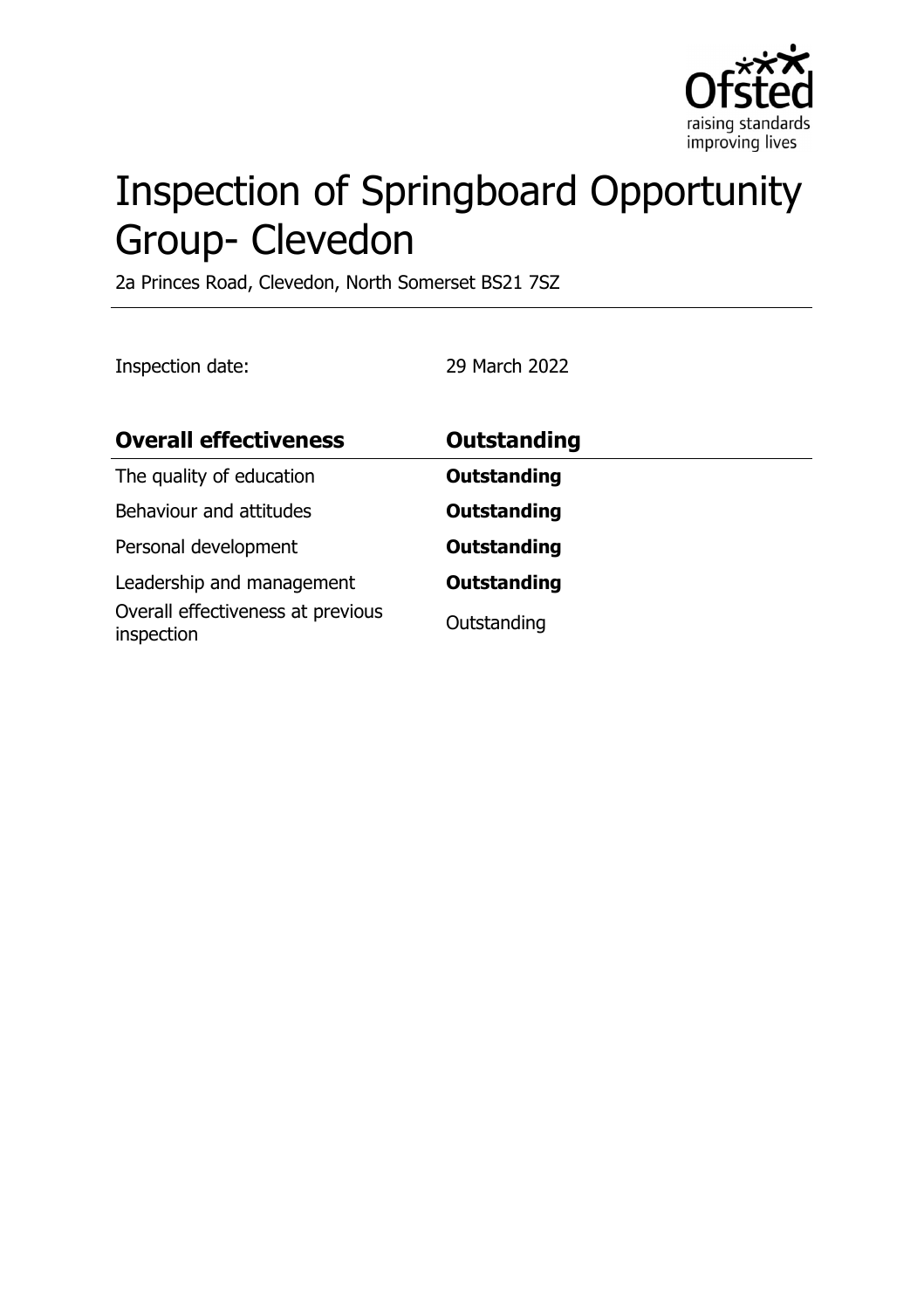

# **What is it like to attend this early years setting?**

#### **The provision is outstanding**

Children are safe and secure in this exceptional pre-school. They thrive in an environment that is tailored to meet their specific learning needs. Highly motivated staff members are extremely caring and nurturing. They are led by an inspirational management team.

Children enter the pre-school with their parents and settle quickly on arrival. They are provided with activities that motivate them and children are encouraged to settle in their own time. Key persons provide an opportunity for parents to talk to them about their child, which supports the transition from home to the pre-school very well.

Staff have high expectations for every child. They adapt their learning environment to promote children's communication skills at every opportunity. Children are encouraged to ask for what they want using a range of communication methods, such as the Picture Exchange Communication System, Makaton, words and gestures. Staff are highly responsive to children when interacting with them, which helps children to feel valued.

## **What does the early years setting do well and what does it need to do better?**

- $\blacksquare$  Members of the management team are highly motivated. They have a strong vision for the provision they provide and always want to be the best they can be. They are reflective and always looking for ways they can improve their already excellent practice. Leaders have recently implemented a new communication system for children, as recommended by speech and language therapists, and are continuously evaluating the impact of this with the staff team.
- $\blacksquare$  Children receive high-quality care from dedicated staff. The staff team works closely with other settings children attend and outside agencies, which ensures children receive continuity of care in all environments. The pre-school also works closely with other early years providers and provides training to other settings in the local area.
- $\blacksquare$  Staff plan a stimulating and individualised curriculum to ensure all children have the same learning opportunities. They plan focused activities which entice children to take part. Children enjoy welcoming others when they join in singing the routine hello song.
- Staff skilfully weave all areas of learning into children's play. They play alongside children, modelling play and igniting their curiosity by commenting on their actions and asking interesting questions. Staff use children's interests to build on what they can already do in a highly expert manner.
- There are exceptional partnerships with parents. Parents describe the pre-school as 'amazing' and say that there would not be anywhere more suitable for their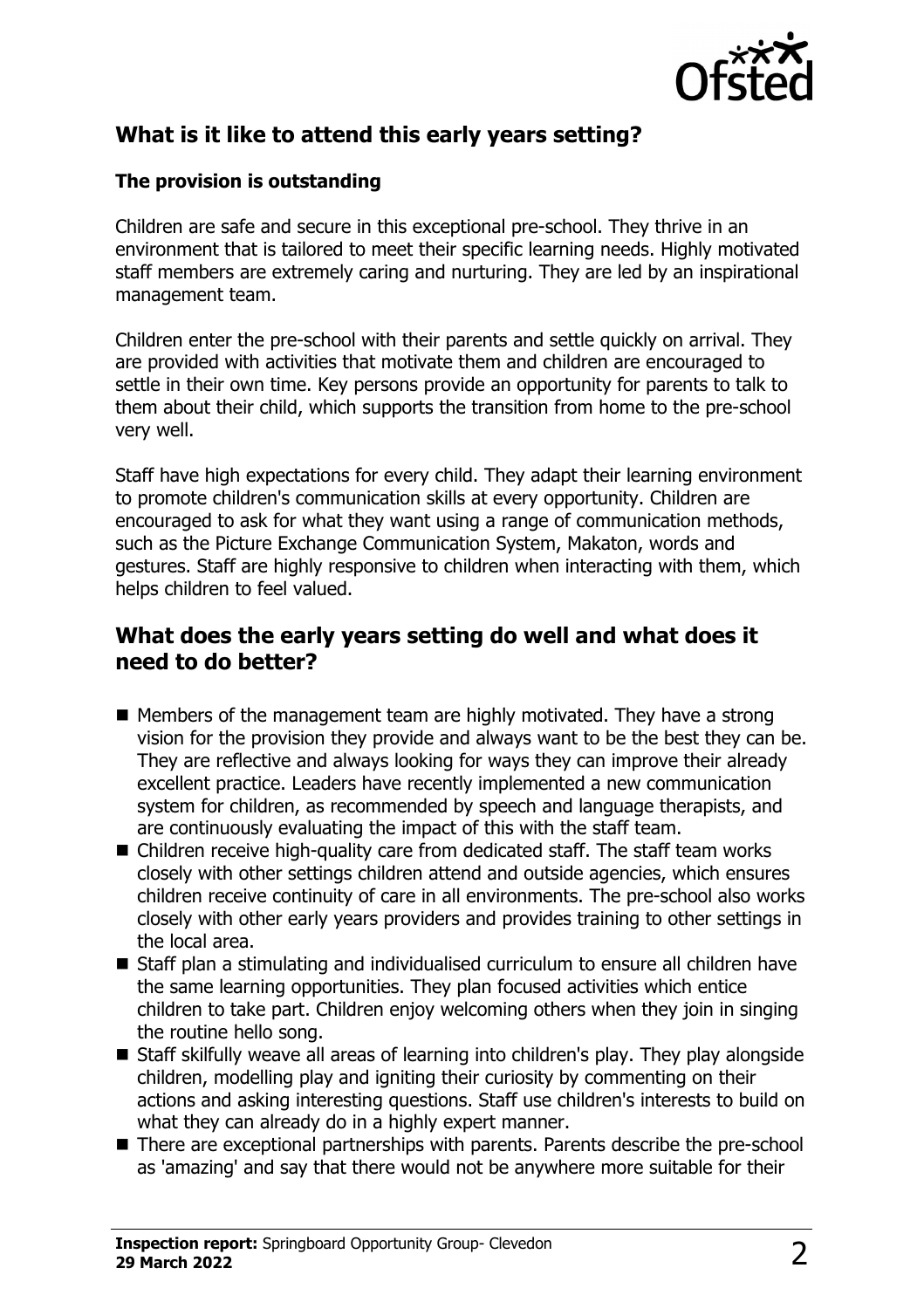

children. They receive support with every aspect of their children's care. The staff help parents to complete paperwork for additional funding and provide support for the whole family unit. Staff give parents confidence to try new things at home with their children by sharing what they have done at pre-school on the online system. They invite parents in for regular coffee mornings and training sessions which are all tailored to meet the specific needs of their children.

- $\blacksquare$  Behaviour management is excellent and personalised to each individual child. Staff respond to any behaviour issues effectively and adapt their practice to suit children's needs. Staff are sensitive to how children may be feeling, and give children time to regulate their own emotions before they intervene.
- Children are extremely well cared for and are given opportunities to be independent as part of their daily routines. They are encouraged to wash their own hands, open their own lunch boxes and make choices in their learning.
- $\blacksquare$  Staff say they love working at the setting and that it is like being part of a big family. They are well supported by leaders and colleagues and feel valued. Staff have regular supervision meetings where they are asked about their well-being and can request training to support and develop their practice.

# **Safeguarding**

The arrangements for safeguarding are effective.

All staff members have an excellent knowledge of safeguarding and how to keep children safe. They are aware of the signs and symptoms that may indicate a child is at risk of harm. Staff understand the procedures to follow if they have to report concerns of a safeguarding nature. The management team has rigorous recruitment processes which ensure staff's suitability to work at the pre-school. Staff's ongoing suitability is monitored through regular supervision meetings. Risk assessments are in place and are implemented throughout the sessions to ensure the safety of children.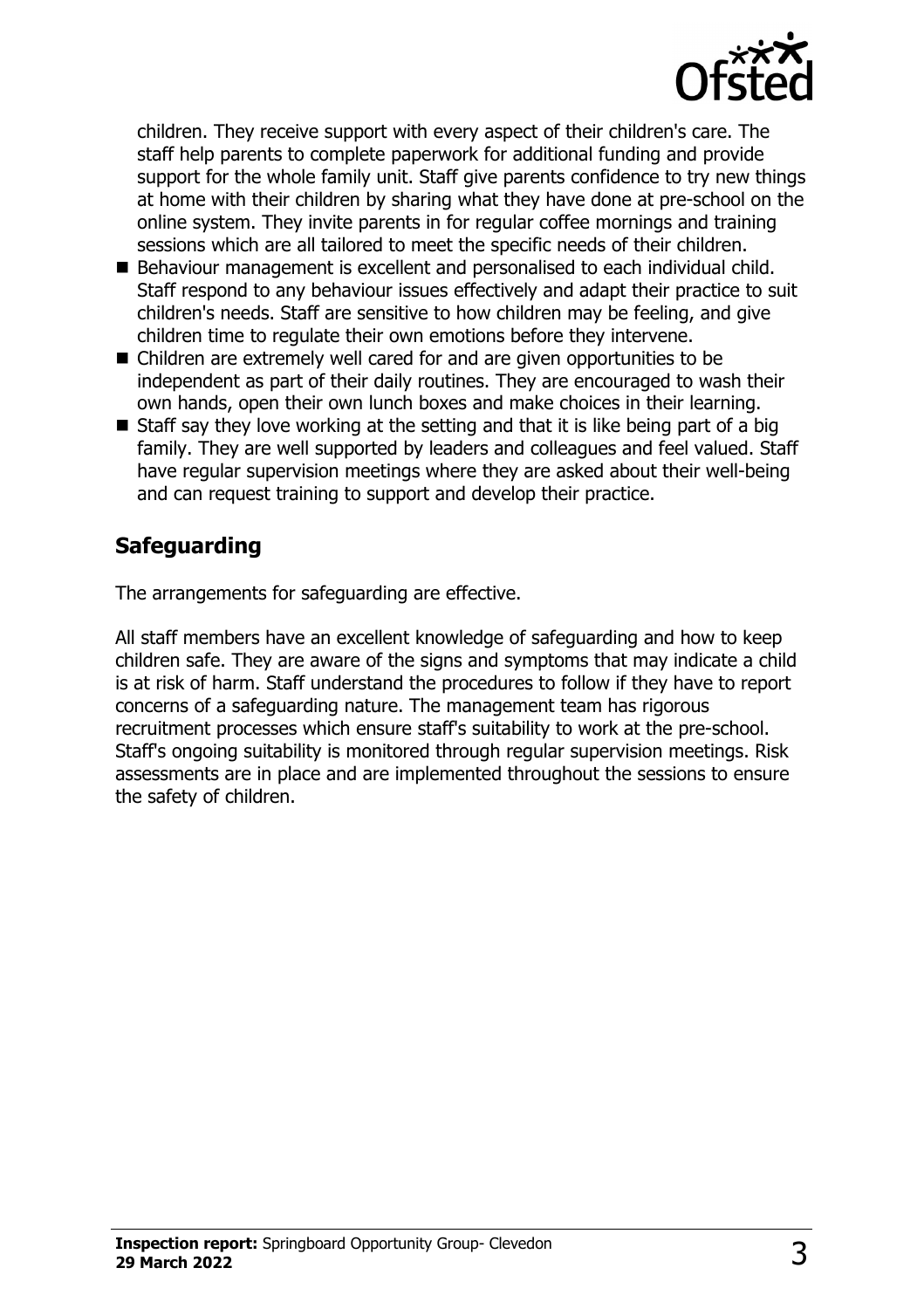

| <b>Setting details</b>                              |                                                                                      |
|-----------------------------------------------------|--------------------------------------------------------------------------------------|
| Unique reference number                             | 511262                                                                               |
| Local authority                                     | North Somerset                                                                       |
| <b>Inspection number</b>                            | 10126093                                                                             |
| <b>Type of provision</b>                            | Childcare on non-domestic premises                                                   |
| <b>Registers</b>                                    | Early Years Register, Compulsory Childcare<br>Register, Voluntary Childcare Register |
| Day care type                                       | Full day care                                                                        |
| Age range of children at time of<br>inspection      | 2 to $4$                                                                             |
| <b>Total number of places</b>                       | 24                                                                                   |
| Number of children on roll                          | 24                                                                                   |
| Name of registered person                           | Springboard Opportunity Group                                                        |
| <b>Registered person unique</b><br>reference number | RP911316                                                                             |
| <b>Telephone number</b>                             | 01275 341113                                                                         |
| Date of previous inspection                         | 8 July 2015                                                                          |

#### **Information about this early years setting**

Springboard Opportunity Group - Clevedon registered in 1986 and moved to its present site in Clevedon, North Somerset in 1992. It is overseen by a board of trustees. The group opens on Monday, Tuesday, Thursday and Friday from 9.30am to 3.30pm. Stay and play sessions operate on a Wednesday morning throughout the year and a playscheme runs for a week in the Easter holidays and two weeks in the summer holidays. All children attending have special educational needs and/or disabilities. The group offers free early education to children aged two, three and four years. The trustees employ a manager who has qualified teacher status and is an early years professional. She is supported by six members of staff. Of these, two hold qualified teacher status, three hold early years qualifications at level 3 and one holds an early years qualification at level 2.

## **Information about this inspection**

#### **Inspector**

Sarah-Louise Clements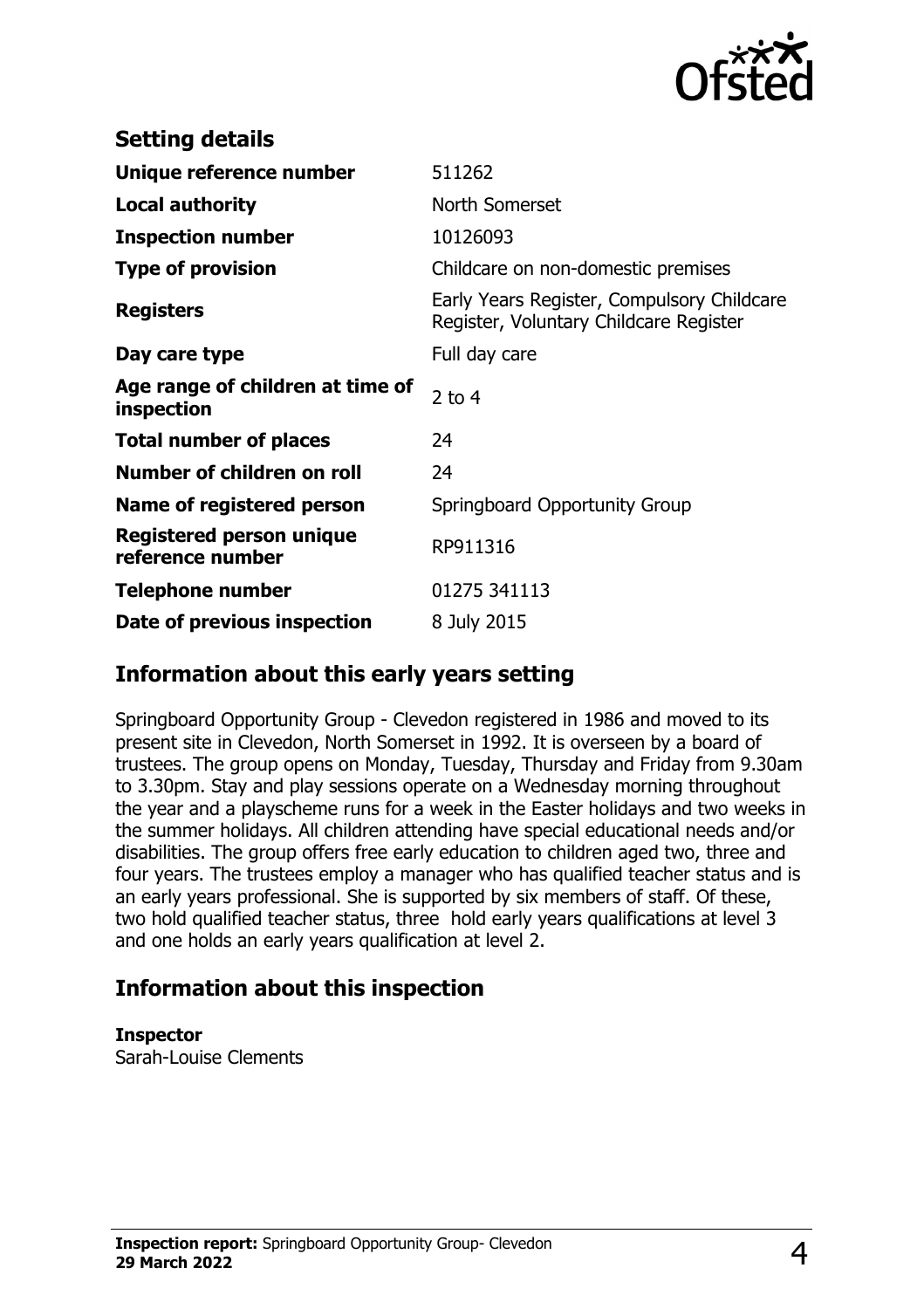

#### **Inspection activities**

- $\blacksquare$  This was the first routine inspection the provider received since the COVID-19 pandemic began. The inspector discussed the impact of the pandemic with the provider and has taken that into account in their evaluation of the provider.
- $\blacksquare$  The manager joined the inspector on a learning walk and talked to the inspector about their curriculum and what they want the children to learn.
- $\blacksquare$  Staff spoke to the inspector during the inspection.
- $\blacksquare$  The inspector observed the quality of teaching and the interactions between staff and children, and assessed the impact on children's learning.
- $\blacksquare$  The inspector carried out a joint observation of a group activity with the manager.
- $\blacksquare$  Parents shared their views of the setting with the inspector.
- $\blacksquare$  The manager shared relevant documentation with the inspector.

We carried out this inspection under sections 49 and 50 of the Childcare Act 2006 on the quality and standards of provision that is registered on the Early Years Register. The registered person must ensure that this provision complies with the statutory framework for children's learning, development and care, known as the early years foundation stage.

If you are not happy with the inspection or the report, you can [complain to Ofsted](http://www.gov.uk/complain-ofsted-report).